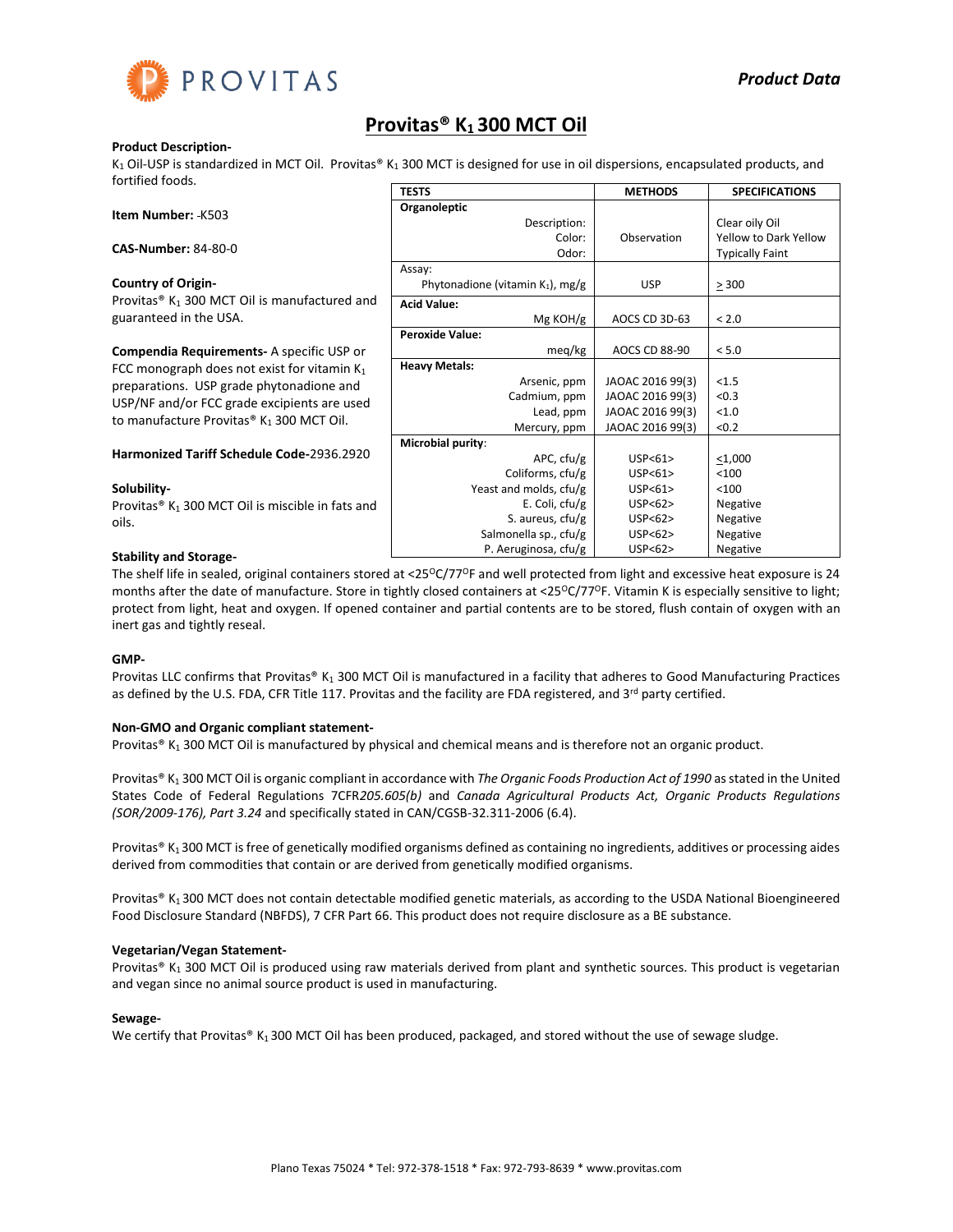

## **Provitas® K1 300 MCT Oil**

#### **Nutritional Data (per 100g)-**

| <b>Nutrient</b>             | Quanity | <b>Nutrient</b>          | Quanity      |
|-----------------------------|---------|--------------------------|--------------|
| Calories (kcal)             | 630     | Vitamin A                | 0            |
| Calories from Fat (kcal)    | 630     | Vitamin C                | 0            |
| Calories from SatFat (kcal) | 0       | Vitamin D                | 0            |
| Protein (g)                 | 0       | Vitamin E                | 0            |
| Carbohydrates (g)           | 0       | Phytonadione, $K_1$ (mg) | 30000        |
| Dietary Fiber (g)           | 0       | Calcium (mg)             | O            |
| Total Sugars (g)            | 0       | Chromium (mcg)           |              |
| Added Sugars (g)            | 0       | Iron (mg)                | 0            |
| Other Carbs (g)             | 0       | Magnesium (mg)           | 0            |
| Fat $(g)$                   | 70      | Manganese (mg)           | o            |
| Saturated Fat (g)           | 0       | Potassium (mg)           | o            |
| Trans Fatty Acid (g)        | 0.07    | Sodium (mg)              | <sup>0</sup> |
| Cholesterol (mg)            | 0       | Zinc (mg)                | 0            |
| Water (g)                   | 0       |                          |              |
| Ash (g)                     | 0       |                          |              |

#### **Accuracy Disclaimer-**

Provitas, LLC has taken great care to verify the correctness of these data and believes they are correct. However, since the data comes from various sources and are not verified analytically, we cannot warranty their accuracy. Provitas, LLC can only guarantee the minimum potency of the vitamins and other specifications found on the Provitas® K1 300 MCT Oil Data Sheet, which are available on request. For guaranteed accuracy of composition other than that guaranteed by Provitas, LLC, the customer is advised to submit for analytical testing by a reliable laboratory.

These values have been determined by using a nutritional database of ingredients, which were analyzed singularly. They are believed to be accurate but are not guaranteed.

#### **Residual Solvent Statement-**

Provitas LLC certifies that Provitas®  $K_1$  300 MCT Oil fully complies with Chemical test <467> USP/NF: Residual Solvents Limits. No solvents are used in the manufacturing of Provitas® K<sub>1</sub> 300 MCT Oil.

#### **WADA-**

Provitas LLC certifies that Provitas® K<sub>1</sub> 300 MCT Oil does not contain nor comes into contact with any substance listed on the World Anti-Doping Agency banned list or other sports related banned lists. These include narcotics, hormones, diuretics, and steroids.

#### **Nanomaterial Statement-**

Based on our current understanding of nanomaterial regulation EU No 1169/2011, Provitas®  $K_1$  300 MCT Oil is not considered a nanomaterial. Therefore, it does not require labeling as such.

#### **Prop 65-**

We certify that Provitas®  $K_1$  300 MCT Oil and all materials used to manufacture Provitas®  $K_1$  300 MCT Oil do not appear on the List of Chemicals Known to Cause Cancer Or Reproductive Toxicity, under section 25249.8 of the CALIFORNIA SAFE WATER AND TOXIC ENFORCEMENT ACT OF 1986, Chapter 6.6 added by Proposition 65 in 1986.

Provitas® K<sub>1</sub> 300 MCT Oil does not contain Carcinogen, Mutagen, or toxic for the Reproduction substances according to the 1272/2008 (EC) Regulation, directive 67/548/EWG.

#### **BSE/TSE/Irradiation/EtO/BHA-BHT Statements-**

Provitas, LLC guarantees that no BSE causing ingredients are present in Provitas® K<sub>1</sub> 300 MCT Oil. Provitas® K<sub>1</sub> 300 MCT Oil is free of any animal origin organisms/ingredients. Provitas<sup>®</sup> K<sub>1</sub> 300 MCT Oil tests PCR negative for any animalbased organisms.

Provitas LLC certifies that Provitas®  $K_1$  300 MCT Oil is free of radiation. Irradiation is not used in the production, packaging and/or storage of Provitas®  $K_1$  300 MCT Oil.

We certify that Provitas®  $K_1$  300 MCT Oil is free of ethylene oxide. Ethylene oxide sterilization is not used in the production, packaging and/or storage of Provitas®  $K_1 300$ MCT Oil.

We certify that Provitas®  $K_1$  300 MCT Oil is free of BHA and BHT. BHA and BHT are not used in the production, packaging and/or storage of Provitas®  $K_1$  300 MCT Oil.

#### **Contaminants and Impurities Statement-**

To our knowledge, there is no contamination by potentially harmful materials in Provitas®  $K_1$  300 MCT Oil. This includes but not limited to heavy metals, pesticides, propylene, PAHs, dioxins, melamine, mycotoxins, and solvents.